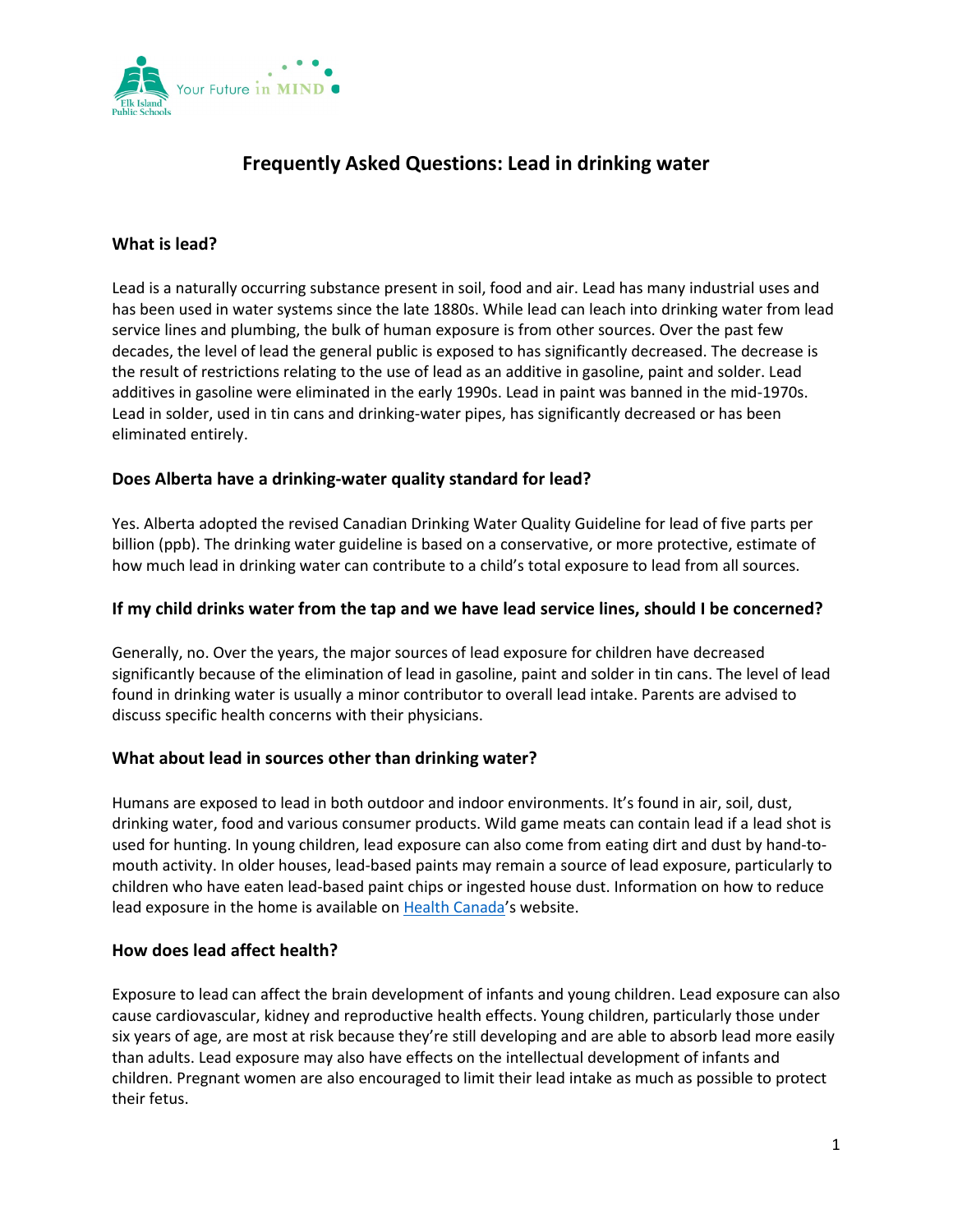

# **How does lead get into drinking water?**

Potential sources of lead can include water mains, service lines and lead-containing components in household plumbing—pipes, solder, and fixtures. The most significant source of lead is from lead pipes used to deliver water to homes built before 1960. The use of lead pipes was phased out of drinkingwater systems in the late 1950s. Older homes, generally those built before 1960, are more likely to have lead components. The amount of lead leaching into drinking water can be affected by the acidity or corrosiveness of the water. If the water is corrosive, more lead can be leached from the plumbing into the drinking water. The problem increases if the water stays in contact with the lead source for extended periods and if hot water is used directly from the tap.

## **How do I know if I have lead pipes or lead service lines in my home?**

Homes built before 1960 are more likely to have lead pipes and service lines. Lead pipes were not used in multi-dwelling buildings with more than eight units. If your home was built after 1960, you likely don't have lead pipes or service lines. Your water-utility provider may have records of lead service lines for your municipality. Also, a plumber or home inspector may be able to identify lead pipes.

## **What should I do if I live in a house with lead service lines?**

Alberta Health recommends you get your tap water tested for lead concentration. When water sits in a pipe for longer than six hours, run or flush the water lines for five minutes before drinking and cooking with the water. Use only cold water from the tap for drinking and cooking.

#### **How can I get my water tested?**

Currently, in Alberta, there are three ways to test residential water for lead concentration:

- (1) Some water utility companies, including EPCOR in Edmonton and Calgary, offer water lead testing for homes built before 1960 with known lead service lines in their area. For more information on testing availability, homeowners and residents can contact their local water utility company.
- (2) Where the water utility does not offer lead testing, or for small private water systems, a limited volume of laboratory testing can be arranged through a local public health office. The local office provides homeowners and residents of homes built before 1960 with a kit to take a sample of their drinking water for testing.
- (3) Homeowners and residents can contact private laboratories directly to arrange a water test at their own expense. Costs vary by laboratory and location. Information on accredited watertesting laboratories is available at the Canadian Association for Environmental Analytical Laboratories.

Depending on where you get your water tested, your water utility, local public health office or private laboratory will provide you with your lead concentration results.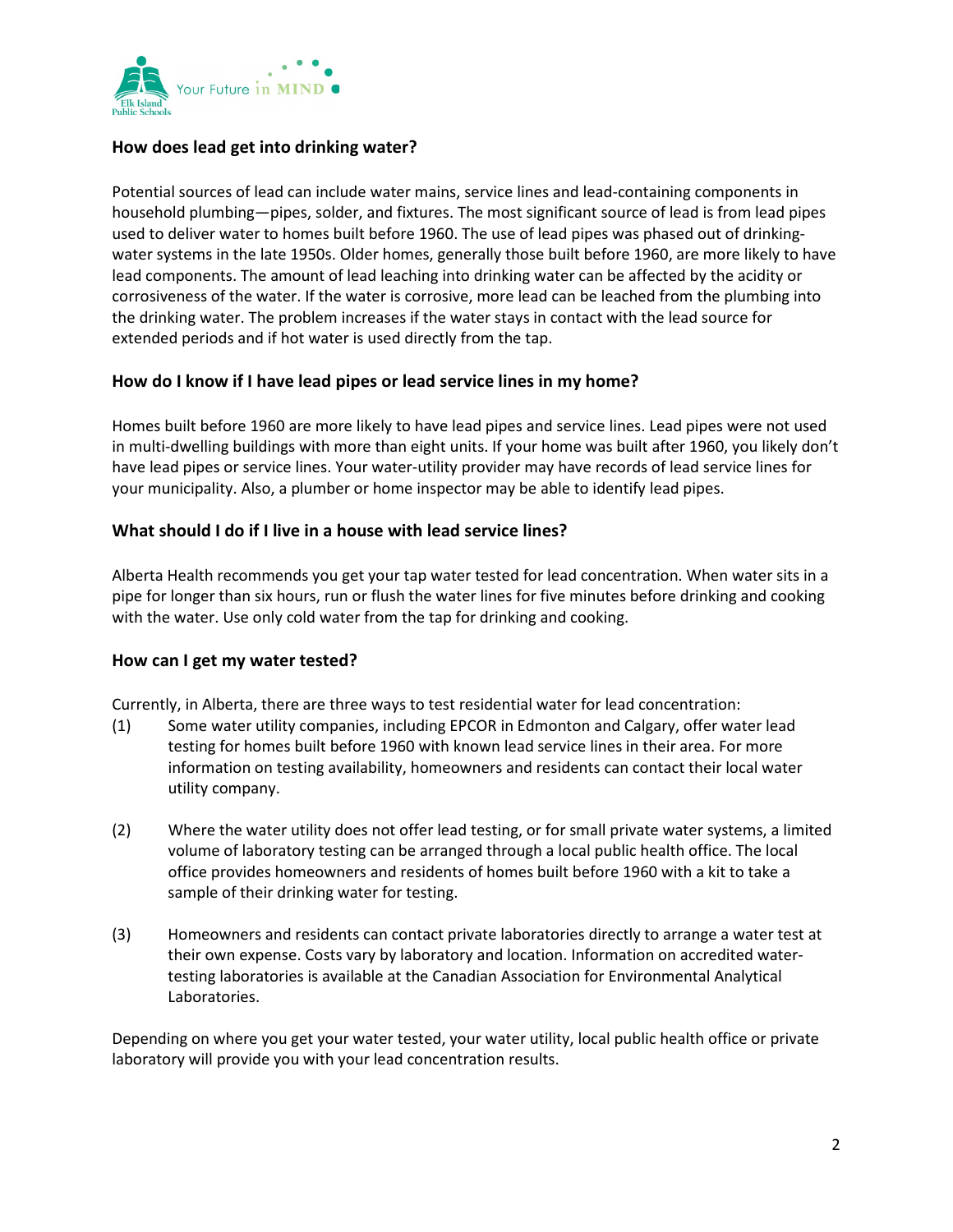

# **What should I do if my water test results show my water has five or more parts per billion (ppb) of lead?**

Infants, children under six years of age, and pregnant women **should not** consume tap water without a water filtration device that meets the National Sanitation Foundation 053 guideline (NSF-053), American National Standards Institute (ANSI), Underwriters Laboratories (UL) or Water Quality Association (and Canadian chapter CWAQ) certification for removing lead.

**In the short-term:** Until a water filter is installed, it's generally recommended residents run or flush their water lines for five minutes before use for drinking or cooking when the water has been sitting in the pipes for longer than six hours. Only use cold water from the tap for drinking and cooking. Use a water filtration device that meets the National Sanitation Foundation 053 guideline (NSF-053), American National Standards Institute (ANSI), Underwriters Laboratories (UL) or Water Quality Association (and Canadian chapter CWAQ) certification for removing lead. When using these filtration systems, it's important to follow the manufacturer's instructions carefully. Reverse osmosis and distillation systems are also effective at removing lead.

**In the long-term**: Work with your water-utility company to replace lead pipes. **Contact your physician for follow-up** and to test blood lead levels.

## **Who will pay to replace the lead service connections?**

The municipality or the water-utility company owns the section of the service pipe between the water main and the curb stop. Therefore, the water-utility company is responsible for the costs associated with this portion of the distribution system.

The homeowner owns the section between the curb stop and the house. Therefore, the homeowner is responsible for the costs associated with this portion of the system. Testing has shown only full replacement of both sections is effective at reducing lead in drinking water. Homeowners can work with their water-utility company to undertake the replacement project. Homeowners with private water systems are responsible for replacing lead components in their water systems.

# **Why is lead a concern specifically for infants, children under six years of age, and pregnant women?**

Children under six years of age are still developing and are, therefore, more sensitive to the toxic effects of lead. As well, children absorb lead more easily than adults. Recommendations are made for **infants who consume formula or juice prepared with tap water** because the water used to make formula can contribute 40 per cent to 60 per cent of an infant's lead intake. Drinking water in older children and adults only contributes approximately 10 per cent to 20 per cent of total lead intake. Pregnant women can pass lead in their blood to their fetus during pregnancy. Lead levels for pregnant women should be kept as low as possible.